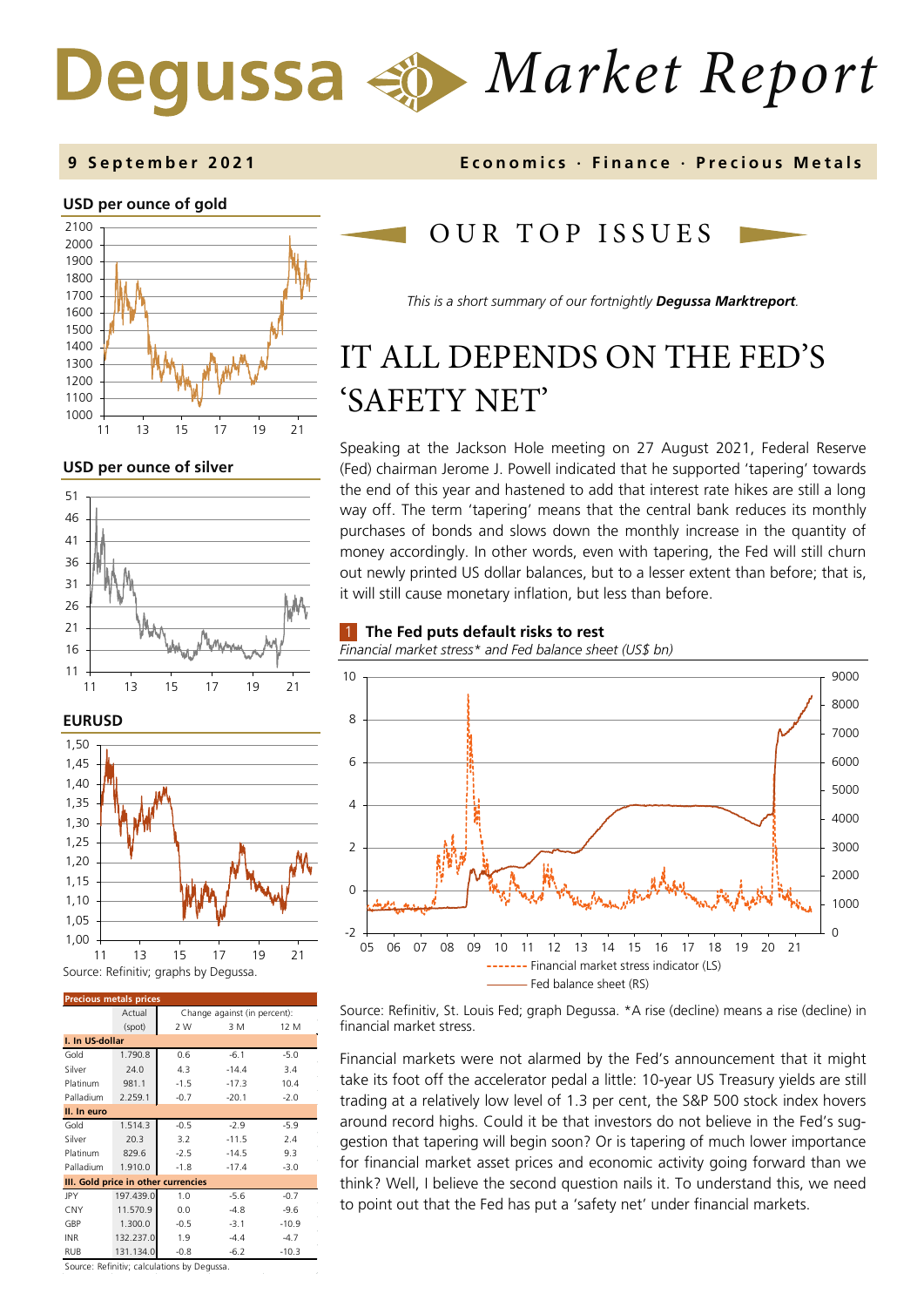### 2 9 September 2021

### **Precious metal prices in the last six years (USD/oz)**



As a result of the politically dictated lockdown crisis in early 2020, investors feared a collapse of the economic and financial system. Credit markets, in particular, went wild. Borrowing costs skyrocketed as risk premiums rose drastically. Market liquidity dried up, putting great pressure on borrowers in need of funding. It wasn't long before the Fed said it would underwrite the credit market; that it would open the monetary spigots and issue all the money needed to fund government agencies, banks, hedge funds, and businesses. The Fed's announcement did what it was supposed to do: credit markets calmed down. Credit started flowing again; system failure was prevented.

In fact, the Fed's creation of a safety net is nothing new. It is perhaps better known as "Greenspan Put". During the 1987 stock market crash, then-Fed Chairman Alan Greenspan lowered interest rates drastically to help stock prices recover – and thus set a precedent that the Fed would come to rescue in times of financial crises. (The term 'put' describes an option, which gives its holder the right, but not the obligation, to sell the underlying asset at a predetermined price within a specified time frame. However, the term safety net might be more appropriate than 'put' in this context, as investors don't have to pay for the Fed's support and fear an expiry date.)

The truth is that the US dollar fiat money system now depends more than ever on the Fed to not only provide commercial banks with sufficient base money. Given the excessively high level of debt in the system, the Fed must also do its best to keep market interest rates artificially low. To achieve this, the Fed can lower its short-term funding rate, which determines banks' funding costs and thus bank loan interest rates (although the latter connection might be loose). Or it can buy bonds: by influencing bond prices, the central bank influences bond yields; and given its monopoly status, the Fed can print up the dollar it needs at any point in time.

Or the Fed can make it clear to investors that it is ready to fight any form of crisis, that it will bail out the system 'no matter the cost', so to speak. Suppose such a promise is considered credible from the financial market community's point of view. In that case, interest rates and risk premiums will miraculously remain low without any bond purchases on the part of the Fed. And it is by no means an exaggeration to say that putting a safety net under the system has become perhaps the most powerful policy tool in the Fed's bag of tricks. Largely hidden from the public eye, it allows the Fed to keep the fiat money system afloat.

The critical factor in all this is the interest rate. As the Austrian Monetary Business Cycle Theory explains, artificially lowering the interest rate sets a boom in motion, which turns to bust if the interest rate rises. And the longer the central bank succeeds in pushing down the interest rate, the longer it can sustain the boom. This explains why the Fed is so keen to dispel the notion of hiking interest rates anytime soon. Tapering would not necessarily result in an immediate upward pressure on interest rates – if investors willingly buy the bonds the Fed is no longer willing to buy, and/or if the bond supply declines.

But is it likely that investors will remain on the buy-side? On the one hand, they have a good reason to keep buying bonds: they can be sure that in times of crisis, they will have the opportunity to sell them to the Fed at an attractive price; and that any bond price decline will be short-lived, as the Fed will correct it quickly. On the other hand, however, investors demand a positive real interest rate on their investment. Smart money will rush to the exit if nominal interest

Source: Refinitiv; graphs by Degussa.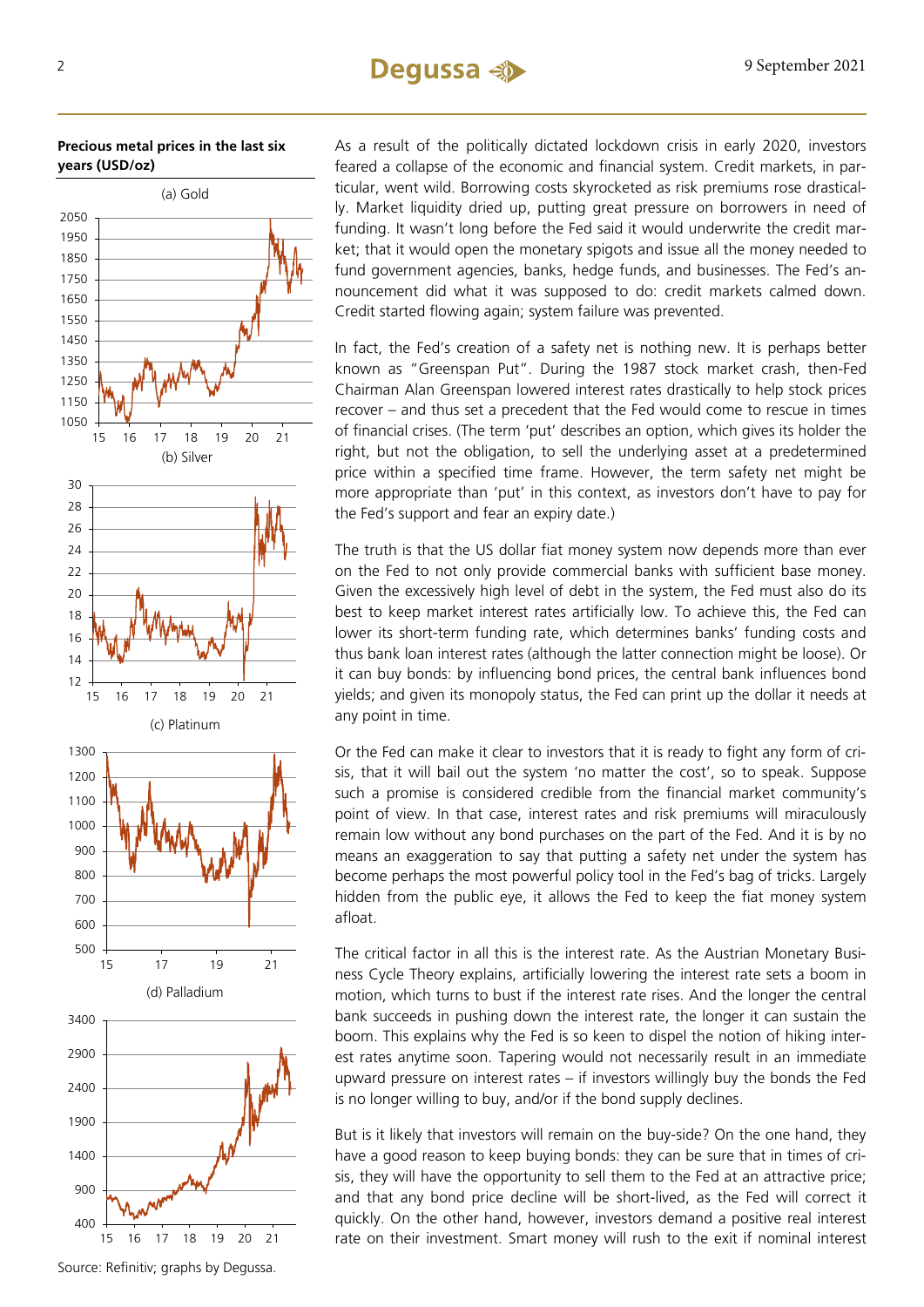rates are persistently too low and expected inflation persistently too high. The ensuing sell-off in the bond market would force the Fed to intervene to prevent interest rates from rising.

Otherwise, as noted earlier, rising interest rates would collapse the debt pyramid and result in a collapse in output and employment. It is, therefore, no wonder that the Fed is doing whatever it can to hide the inflationary consequences of its policy from the public: The steep rise in consumer goods price inflation is being dismissed as only "temporary"; asset price inflation is said to be outside the policy mandate, and the impression is given that increases in stock, housing and real estate prices do not represent inflation. Meanwhile, the increase in the money supply – which is the root cause of goods price inflation – is barely mentioned.

However, once people begin to lose confidence in the Fed's willingness and ability to keep goods price inflation low, the 'safety net trickery' reaches a crossroads. If the Fed then decides to keep interest rates artificially low, it will have to monetise growing amounts of debt and issue ever-larger amounts of money, which, in turn, will drive up goods price inflation and intensify the bond sell-off: a downward spiral begins, leading to a possibly severe devaluation of the currency. If the Fed prioritises lowering inflation, it must raise interest rates and reign in money supply growth. This will most likely trigger a rather painful recession-depression, potentially the biggest of its kind in history.

Against this backdrop, it is difficult to see how we could escape the debasement of the US dollar and the recession. It is likely that high, perhaps very high, inflation will come first, followed by a deep slump. For inflation is typically seen as the lesser of two evils: Rulers and the ruled would rather new money be issued to prevent a crisis over allowing businesses to fail and unemployment to surge dramatically – at least in an environment where people still consider inflation to be relatively low. There is a limit to the central bank's machinations, though. It is reached when people start distrusting the central bank's currency and dumping it as they expect goods price inflation to spin out of control.

But until this limit is reached, the central bank still has quite some leeway to continue its inflationary policy and increase the damage: debasing the purchasing power of money, increasing overconsumption and malinvestment, making big government even bigger, effectively creating a socialist tyranny if not stopped at some point. So better stop it. If we wish to do so, Ludwig von Mises (1881-1973) tells us how: "The belief that a sound monetary system can once again be attained without making substantial changes in economic policy is a serious error. What is needed first and foremost is to renounce all inflationist fallacies. This renunciation cannot last, however, if it is not firmly grounded on a full and complete divorce of ideology from all imperialist, militarist, protectionist, statist, and socialist ideas."

\*\*\*

*The podcast for this article can be found [here](https://soundcloud.com/user-889325874/it-all-depends-on-the-feds-safety-net).*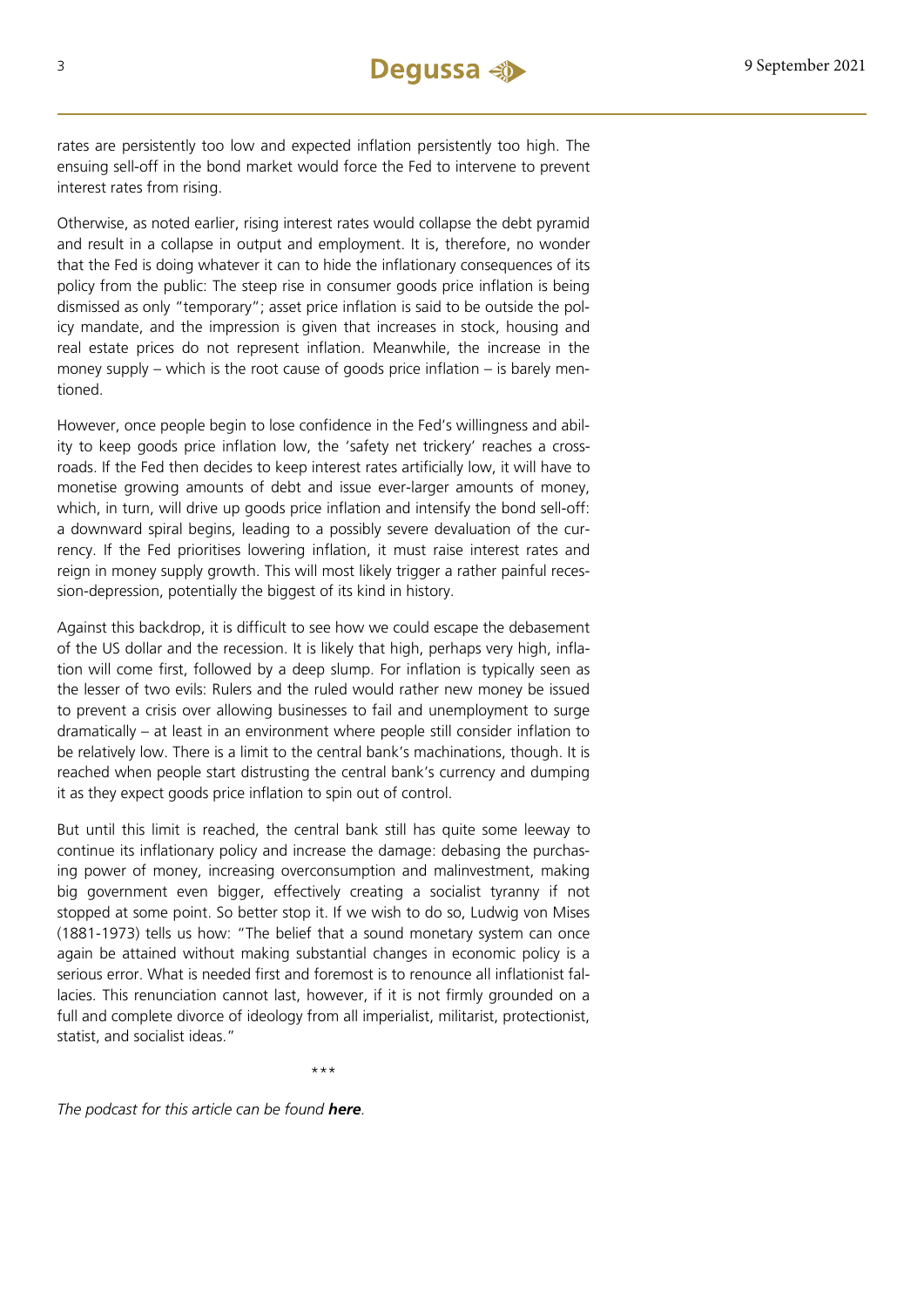## PRECIOUS METALS PRICES

**In US-Dollar per ounce**

|                                            | Gold                 |                    | <b>Silver</b>        |                     | Platinum           |                    | Palladium                    |                    |  |
|--------------------------------------------|----------------------|--------------------|----------------------|---------------------|--------------------|--------------------|------------------------------|--------------------|--|
| I. Actual                                  | 1791.4               |                    | 24.0                 |                     | 979.8              |                    | 2257.2                       |                    |  |
| II. Gliding averages                       |                      |                    |                      |                     |                    |                    |                              |                    |  |
| 10 days                                    | 1808.0               |                    | 24.1                 |                     | 1002.0             |                    | 2427.9                       |                    |  |
| 20 days                                    |                      | 1793.8             |                      | 23.8                |                    | 1003.5             |                              | 2468.4             |  |
| 50 days                                    |                      | 1796.1             |                      | 24.8                |                    | 1043.7             |                              | 2615.6             |  |
| 100 days                                   |                      | 1815.4             |                      | 26.0                |                    | 1110.8             |                              | 2715.7             |  |
| 200 days                                   | 1809.8               |                    | 25.9                 |                     | 1123.3             |                    | 2572.7                       |                    |  |
| III. Estimates for end 2021<br>(1)         | 2448<br>37           |                    | 47<br>96             |                     | 1272<br>30         |                    | 2710<br>20                   |                    |  |
| <b>Band width</b><br>(1)                   | Low<br>1750<br>$-2$  | High<br>2684<br>50 | Low<br>23.0<br>$-4$  | High<br>55.1<br>130 | Low<br>950<br>$-3$ | High<br>1472<br>50 | Low<br>2280<br>$\mathcal{I}$ | High<br>2910<br>29 |  |
| V. Annual averages<br>2018<br>2019<br>2020 | 1253<br>1268<br>1382 |                    | 17.1<br>15.8<br>16.1 |                     | 947<br>880<br>862  |                    | 857<br>1019<br>1511          |                    |  |

### **In Euro per ounce**

|                                            | Gold                |                      | <b>Silver</b>       |                     | Platinum           |                    | Palladium        |                    |
|--------------------------------------------|---------------------|----------------------|---------------------|---------------------|--------------------|--------------------|------------------|--------------------|
| I. Actual                                  | 1515.4              |                      | 20.3                |                     | 828.9              |                    | 1909.5           |                    |
| II. Gliding averages                       |                     |                      |                     |                     |                    |                    |                  |                    |
| 10 days                                    | 1529.6              |                      | 20.4                |                     | 847.7              |                    | 2054.0           |                    |
| 20 days                                    | 1523.0              |                      | 20.2                |                     | 852.0              |                    | 2095.9           |                    |
| 50 days                                    | 1521.6              |                      | 21.0                |                     | 884.1              |                    | 2215.7           |                    |
| 100 days                                   | 1518.9              |                      | 21.7                |                     | 928.8              |                    | 2271.4           |                    |
| 200 days                                   | 1507.6              |                      | 21.6                |                     | 935.7              |                    | 2143.9           |                    |
| III. Estimates for end 2021<br>(1)         | 2044<br>35          |                      | 39<br>94            |                     | 1062<br>28         |                    | 2263<br>18       |                    |
| <b>Band width</b><br>(1)                   | Low<br>1470<br>$-3$ | High<br>2260<br>49   | Low<br>19.0<br>$-6$ | High<br>46.6<br>129 | Low<br>800<br>$-3$ | High<br>1240<br>50 | Low<br>1920<br>1 | High<br>2450<br>28 |
| V. Annual averages<br>2018<br>2019<br>2020 |                     | 1116<br>1072<br>1235 |                     | 15<br>13<br>14      | 844<br>743         | 770                | 863              | 760<br>1350        |

Source: Refinitiv; calculations and estimates Degussa. Numbers are rounded.

 $(1)$  On the basis of actual prices.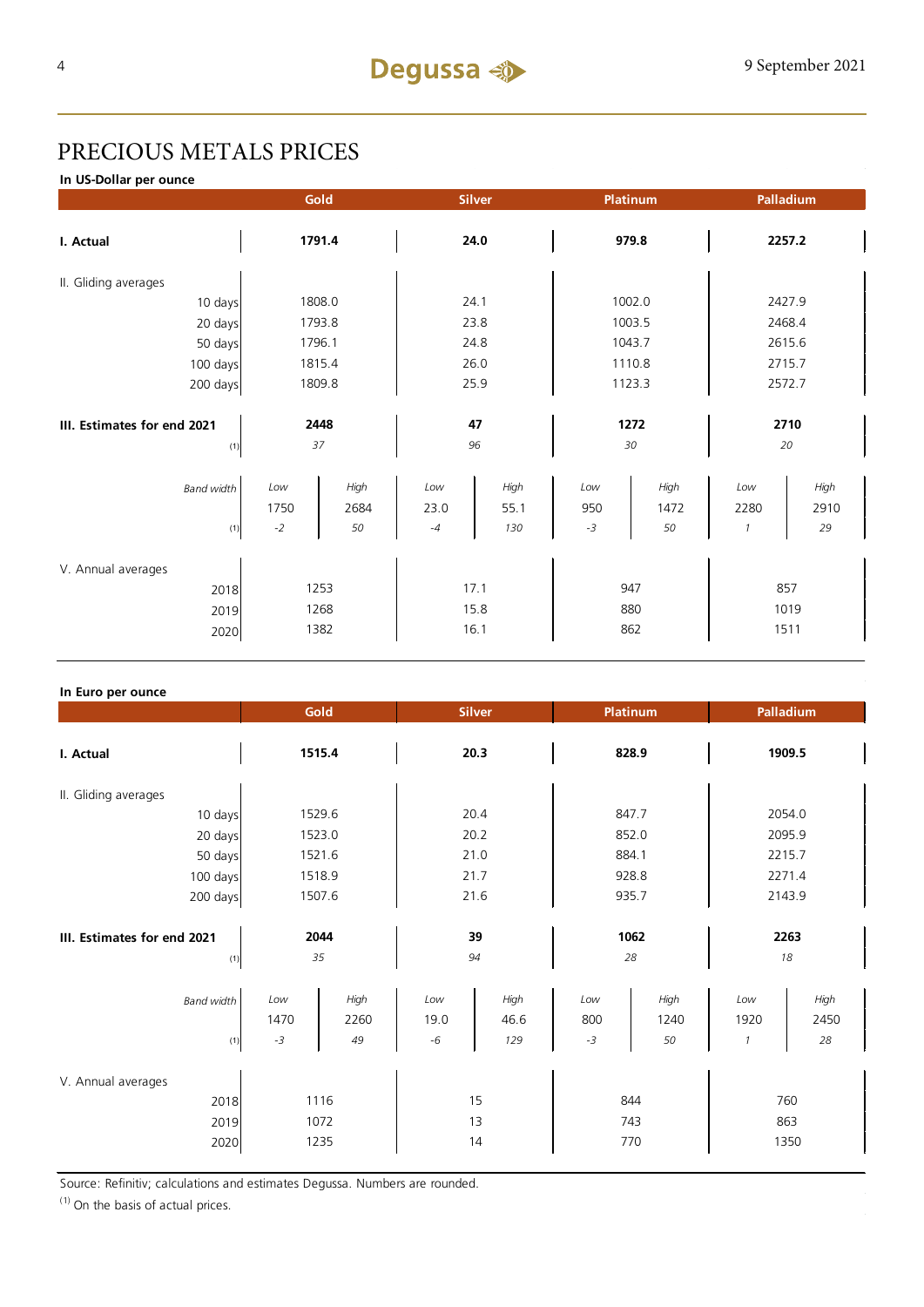### BITCOIN, PERFORMANCE OF VARIOUS ASSET CLASSES

### **Bitcoin in US dollars**



Source: Refinitiv; graph by Degussa.

### **Performance of stocks, commodities, FX and bonds**

(a) In national currencies (b) In euro





Source: Refinitiv; calculations by Degussa.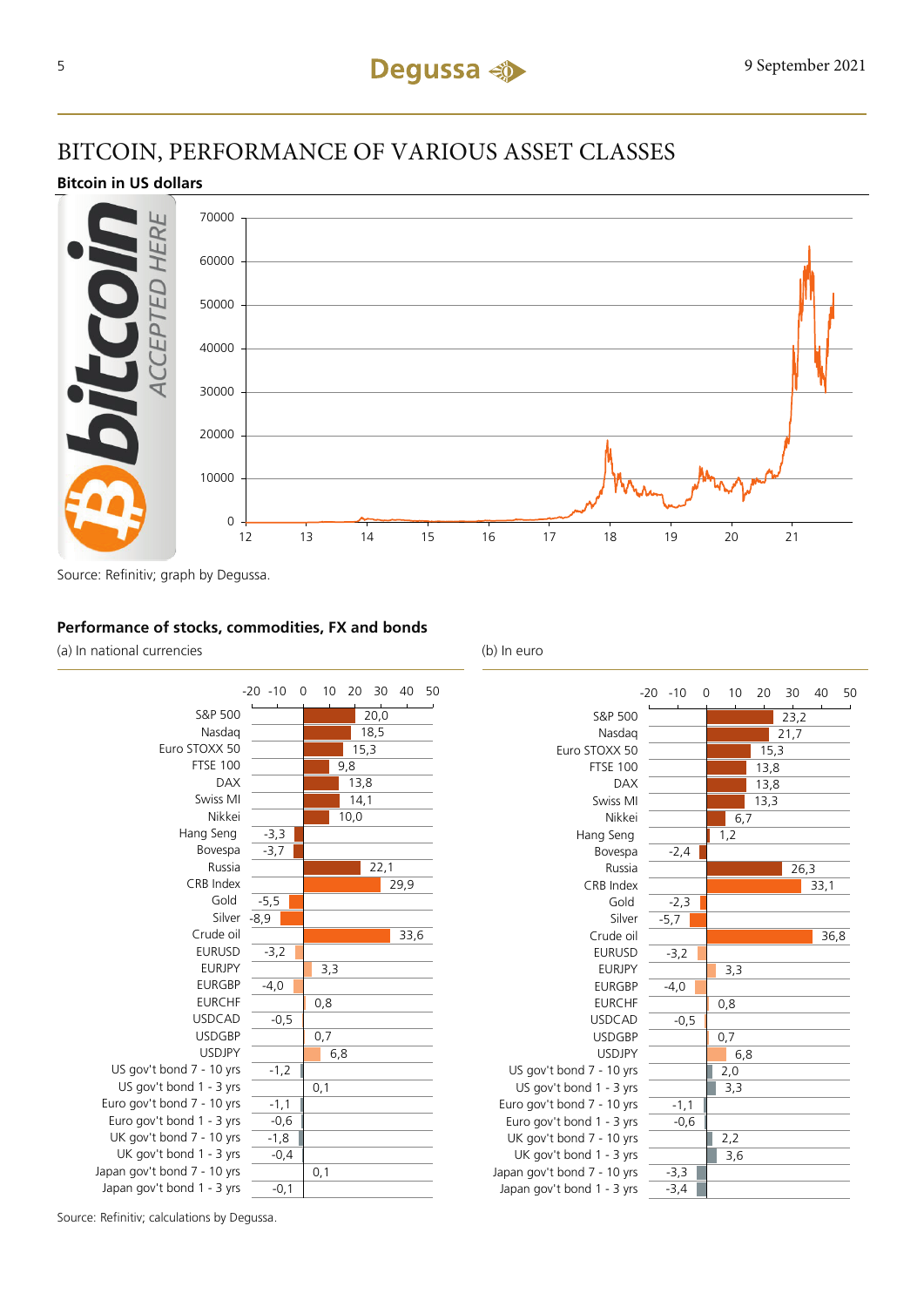### Issue Content 9 September 2021 It All Depends On The Fed's 'Safety Net' 26 August 2021 Our Money Gets Thrown Under The Bus 12 August 2021 The Crime of 1971 29 July 2021 Gold And The Market Fear That Is Not 15 July 2021 Gold and the Monetary Policy Empire of Deception 1 July 2021 Investors believing the impossible, making the price of gold falter 17 June 2021 Gold Against Neglected Risks 2 June 2021 Gold And Inflation 20 May 2021 The Price Correction In The Crypto Space Is Not The End ... 6 May 2021 The Dark Side of the Yield Curve Control Policy 22 April 2021 Bitcoin and the Golden Opportunity 8 April 2021 On Precious Metal 2021 Price Forecasts 25 March 2021 Money Matters For Gold And Silver Pricesg 11 March 2021 Interest Rates are to the Price of Gold What Gravity is to the Apple 25 February 2021 The Dangers Of Digital Central Bank Money 11 February 2021 Gold Is Not In Bubble Territory 28 January 2021 It Is High Time To Buy Gold And Silver 14 January 2021 The Great Gold And Silver Bull Market Is On 17 December 2020 Gold Against US-Dollar Risk. A Value Proposition 3 December 2020 Keep Your Cool – And Physical Gold And Silver 19 November 2020 It is Going to be Wild. Hold on to Physical Gold 5 November 2020 For In Fire Gold Is Tested 22 October 2020 The Policy of Inflating Everything, Not Only The Price Of Gold 8 October 2020 President Trump Is Good For Gold, Or Isn't He? 24 September 2020 Get Physical With Gold 10 September 2020 The Inflation Threat And The Case For Gold 27 August 2020 We Need Sound Money To Regain and Defend Our Liberties 13 August 2020 Gold And Silver Prices Are Set To Trend Even Higher 30 July 2020 The Big Short In Official Currencies 16 July 2020 "World Gold Price" Hits A New Record 2 July 2020 Some Things You Need To Know About Money 4 June 2020 Gold in Times of Economic Crisis and Social Revolution 20 May 2020 First the Money Supply Shock, Then the Inflation Shock 7 May 2020 Be Aware of What Inflation Really Is 23 April 2020 The Undesirable Effects of the Corona-Virus Relief Package 9 April 2020 The Boom And Bust Theory That Does Not Crash 26 March 2020 With Mega Bail Outs, Governments Are The Big Winners 12 March 2020 The Truth About Money – Past, Present, Future 27 February 2020 Inflation Policy And Its Supporters

### **Articles in earlier issues of the** *Degussa Market Report*

The Degussa Marktreport (German) and the Degussa Market Report (English) are available at: **www.degussa-goldhandel.de/marktreport**